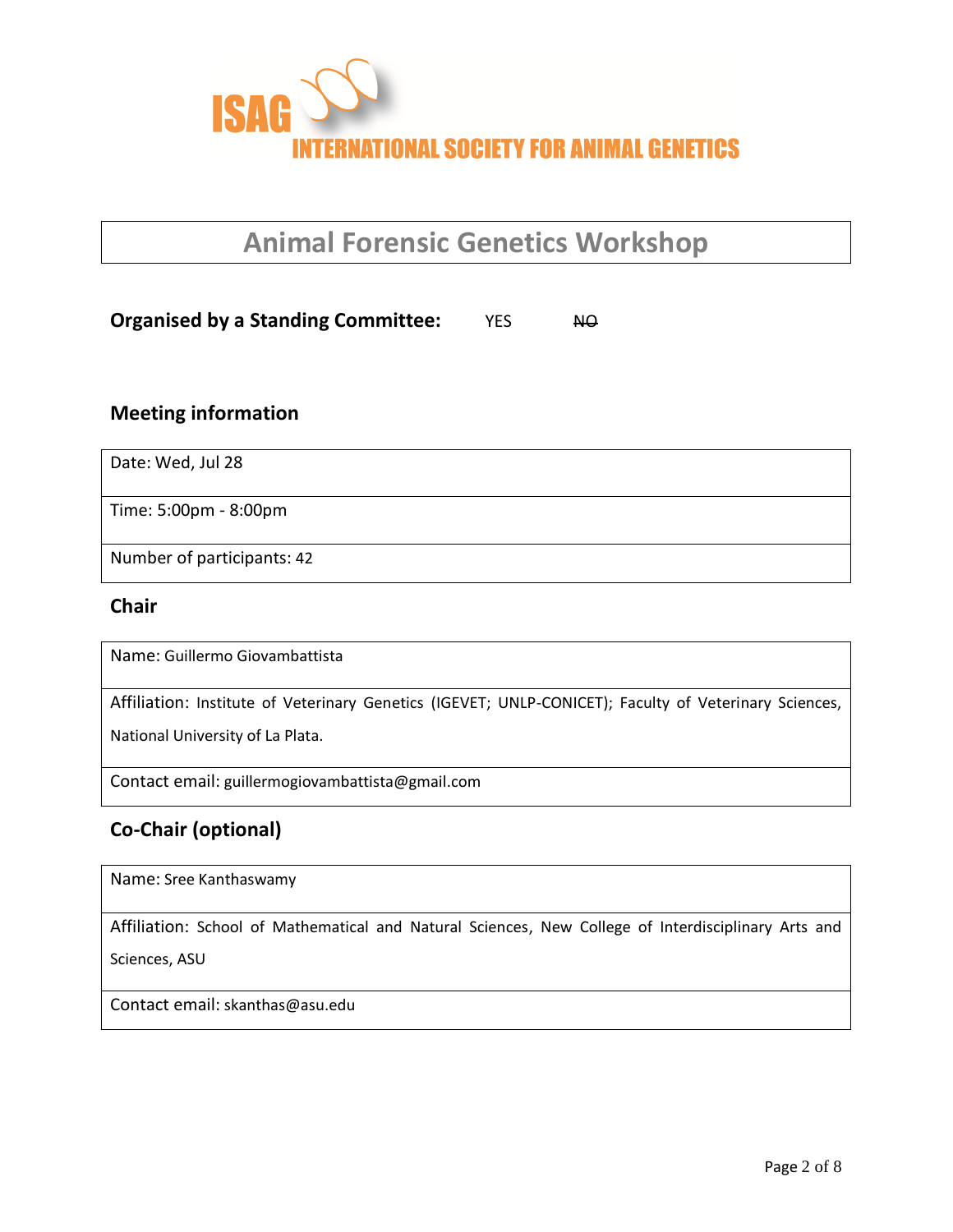

# **Agenda**

| <b>Animal Forensic Genetics Workshop (orals)</b><br>Chair(s): Guillermo Giovambattista, Universidad Nacional De La Plata<br>Location: Live 1<br>Date & Time: Wednesday, July 28, 5:00 PM - 8:00 PM |       |                                                                                                                                                                                                                                                                                                                                                                                                                                                                                                                                                                                                                  |  |  |  |
|----------------------------------------------------------------------------------------------------------------------------------------------------------------------------------------------------|-------|------------------------------------------------------------------------------------------------------------------------------------------------------------------------------------------------------------------------------------------------------------------------------------------------------------------------------------------------------------------------------------------------------------------------------------------------------------------------------------------------------------------------------------------------------------------------------------------------------------------|--|--|--|
| 5:00 PM                                                                                                                                                                                            |       | 85491 Invited Workshop Presentation: Allelic ladder design and production<br>for STR genotyping.<br>Maria E. D'Amato*, Forensic DNA Laboratory, Dept. Biotechnology,<br>Faculty of Natural Sciences, University of the Western Cape, Bellville, South<br>Africa.                                                                                                                                                                                                                                                                                                                                                 |  |  |  |
| 5:30 PM                                                                                                                                                                                            | 85409 | SNP marker combination for discrimination of Korean native chickens<br>using a machine learning model.<br>S Cho <sup>*1</sup> , D Seo <sup>1,2</sup> , M Kim <sup>2</sup> , E Cho <sup>3</sup> , P Manjula <sup>1</sup> , T Kalhari <sup>2</sup> , and JH Lee <sup>1,2</sup> ,<br>${}^{1}$ Division of Animal & Dairy Science, Chungnam National University,<br>Daejeon, Republic of Korea, <sup>2</sup> Department of Bio-AI Convergence,<br>Chungnam National University, Daejeon, Republic of Korea, <sup>3</sup> Department<br>of Bio-big data, Chungnam National University, Daejeon, Republic of<br>Korea. |  |  |  |
| 5:45 PM                                                                                                                                                                                            |       | 85413 Development of 14 STR panel for forensic DNA analysis of red fox.<br>A.E. Hrebianchuk <sup>*1</sup> , N.S. Parfionava <sup>1</sup> , V.N. Lukashkova <sup>1</sup> , S.A. Kotava <sup>1</sup> ,<br>and I.S. Tsybovsky <sup>2</sup> , <sup>1</sup> Scientific and Practical Centre of the State Forensic<br>Examination Committee of the Republic of Belarus, Minsk, Republic of<br>Belarus, <sup>2</sup> Republican unitary service enterprise «BelJurZabespechenne»,<br>Minsk, Republic of Belarus.                                                                                                        |  |  |  |
| 6:00 PM                                                                                                                                                                                            |       | 85470 Genetic profiling of horses in forensic cases.<br>A Fornal*, K Kowalska, T Zabek, A Piestrzynska-Kajtoch, and K Ropka-<br>Molik, National Research Institute of Animal Production, Department of<br>Animal Molecular Biology, Balice, Poland.                                                                                                                                                                                                                                                                                                                                                              |  |  |  |
| 6:15 PM                                                                                                                                                                                            | 85420 | Design of a low-density panel of SNPs to detect fraud in cured goat<br>cheese.<br>A M Martínez* <sup>1</sup> , A Canales <sup>1,2</sup> , M Macri <sup>1,2</sup> , and J V Delgado <sup>1</sup> , <sup>1</sup> University of<br>Cordoba, Cordoba, Spain, <sup>2</sup> Animal Breeding Consulting S.L., Cordoba,<br>Spain, <sup>3</sup> Instituto Canario de Investigaciones Agrarias, Tenerife, Spain.                                                                                                                                                                                                           |  |  |  |
| 6:30 PM                                                                                                                                                                                            |       | Break.                                                                                                                                                                                                                                                                                                                                                                                                                                                                                                                                                                                                           |  |  |  |
| 6:45 PM                                                                                                                                                                                            |       | 85442 Genomic DNA extraction from Canine feces for genotyping and<br>identification with targeted GBS application.<br>Quoc Hoang, Kellsie Kice, Claudio Carrasco, Srinivas Chadaram*, and Rick<br>Conrad, Thermo Fisher Scientific, Austin, TX, USA.                                                                                                                                                                                                                                                                                                                                                             |  |  |  |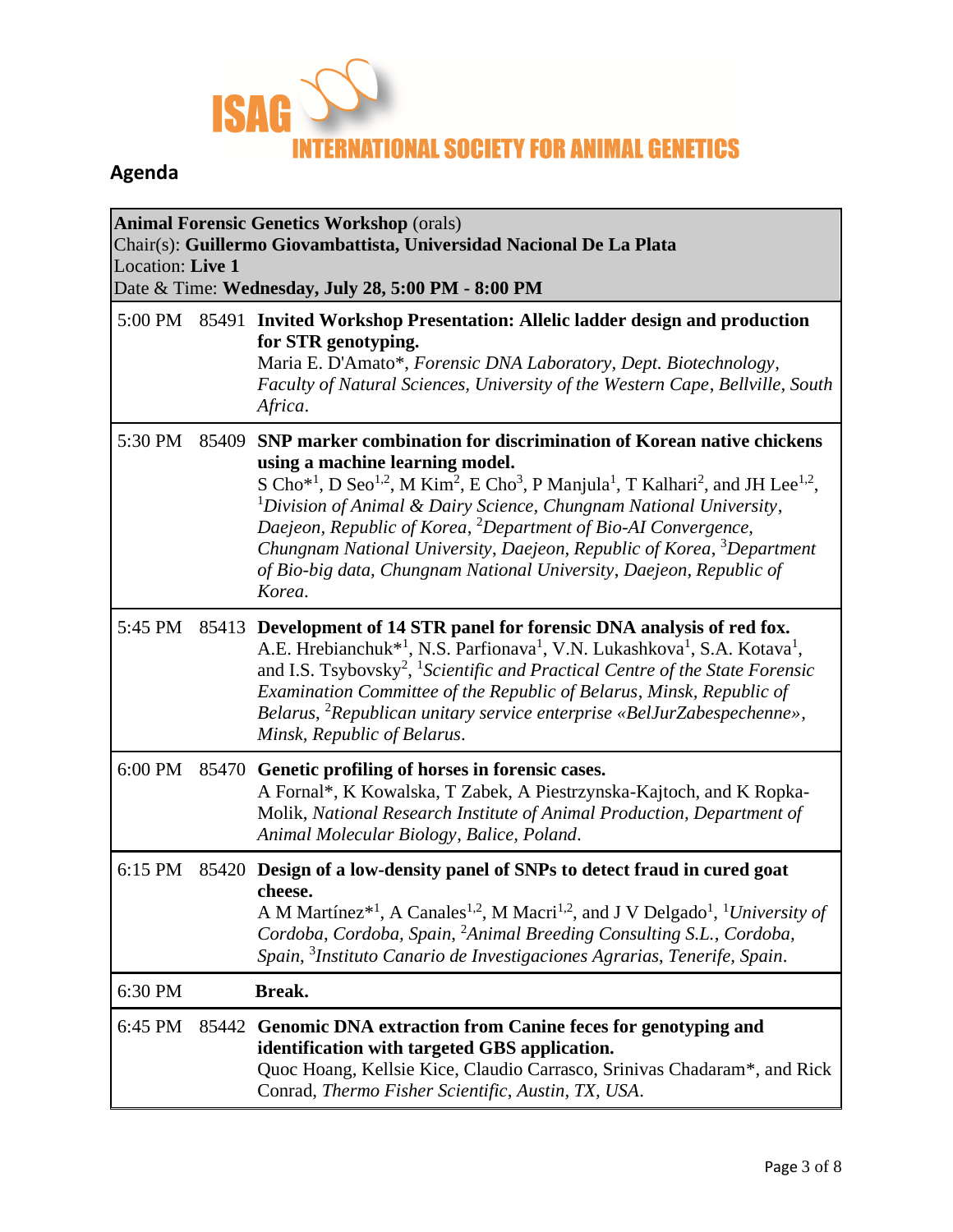

## INATIONAL SOCIETY FOR ANIMAL GENETICS

|           | 7:00 PM 85481 A Bos indicus epigenetic clock predicts age from tail hair.<br>Loan T Nguyen*, Mehrnush Forutan, Ben J Hayes, and Elizabeth M Ross,<br>Queensland Alliance for Agriculture and Food Innovation, The University of<br>Queensland, Queensland 4072, Australia. |
|-----------|----------------------------------------------------------------------------------------------------------------------------------------------------------------------------------------------------------------------------------------------------------------------------|
| $7:15$ PM | Results of the 2020–2021 Comparison Test.<br>Guillermo Giovambattista.                                                                                                                                                                                                     |
| 7:30 PM   | <b>Election of committee members.</b>                                                                                                                                                                                                                                      |
| $7:45$ PM | Other business.                                                                                                                                                                                                                                                            |

#### **Summary of the meeting**

Dr. Guillermo Giovambattista (Chair) gave the introductions and welcomed the speakers. The invited speaker and the six selected speakers, who also presented their posters at the conference, gave their oral presentations as detailed in the Workshop Agenda.

#### **2020-2021 Animal Forensic Comparison Test**

Then, Dr Guillermo Giovambattista gave the results of the 2020-2021 Animal Forensic Comparison Test, as detail below:

- 26 Labs required DNA samples to Duty lab and 23 submitted the STR results to the Computer Lab, increasing the number of participant labs (18 labs in 2016-2017 and 19 in 2018-2019 AFCT).

- This CT included five dog samples for parentage analysis using STR markers and a serial dilution of six dog samples for genetic identification using STR markers. In addition, six questions were included in CT form.

- Sample DNA concentrations provided by Duty. 20 labs provided their DNA concentration measurements, evidencing a large variance with each other. Some labs had difficulty to measure the DNA concentration in the most dilute samples.

- Participant labs reported data from 17 to 43 STR markers, with accuracy ranging from 42.7% to 100%.

- All the laboratories answered questions 1 to 4 correctly, while a few incorrectly answered questions 5 (trio parentage analysis) and 6 (genetic identification with diluted samples).

#### **2022-2023 Animal Forensic Comparison Test**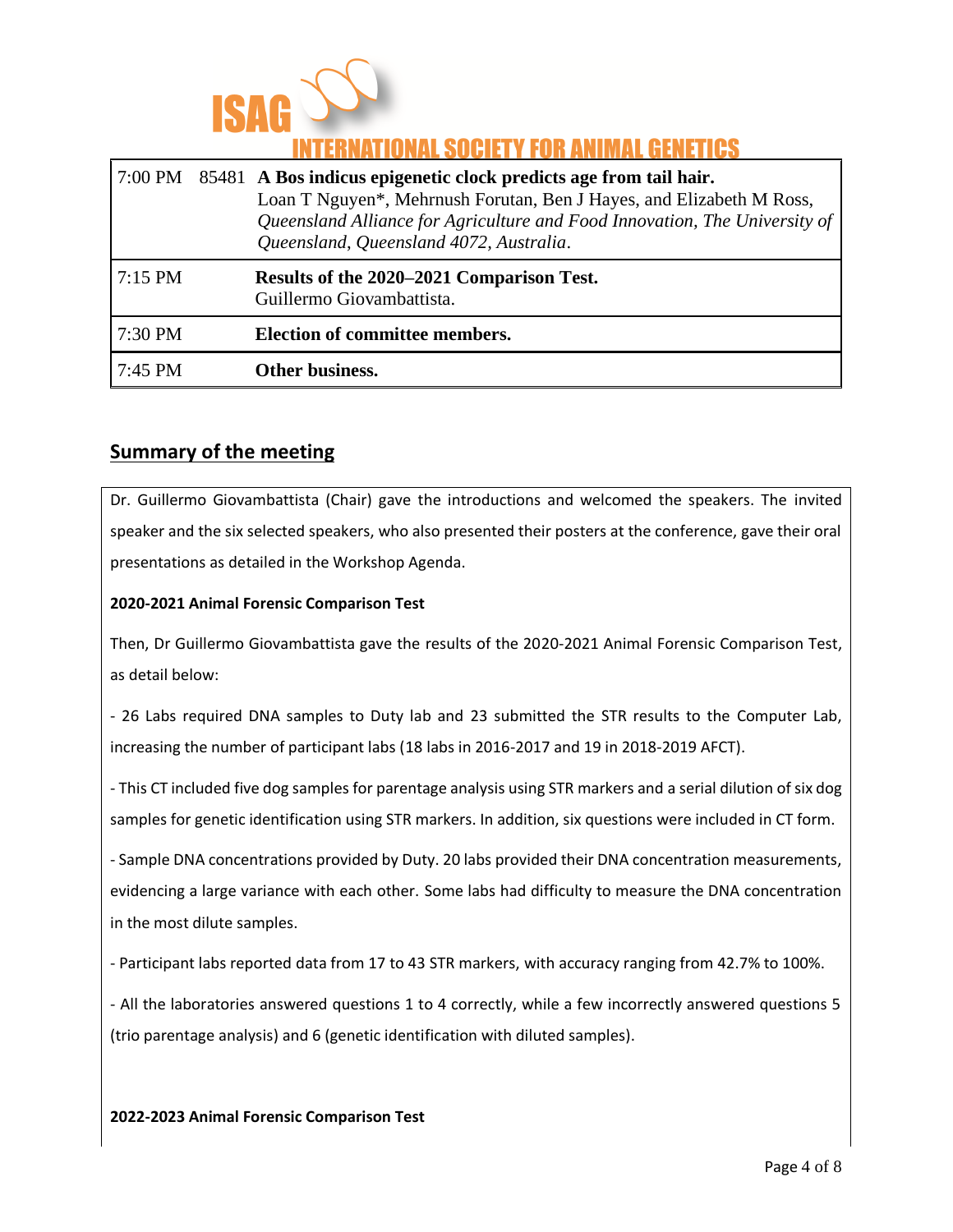

## ATIONAL SOCIETY FOR ANIMAL GENETICS

Dr. George Sofronidis proposed to move the aim of the next CT form parentage/genetic identification to specie identification, and the members present agreed to perform this suggested test. For the proposed CT, cards with blood samples or hair from different species could be submitted in order to compare both DNA extraction and genotyping. Alternatively, DNA samples could be submitted. Dr. George Sofronidis at Orivet (Australia) and Dr. Guillermo Giovambattista at IGEVET (Argentina) were nominated as the Duty Laboratory and the Computer Laboratory, respectively.

#### **Elections:**

The election of the members of the Standing Committee was performed. Two members were re-elected for a second terms and three new members were nominated and elected.

The new Standing Committee will move ahead with the proposed goals including making the necessary arrangements to communicate these goals with the Society.

#### **New Committee chair**

Chair: No volunteers for Chair. Previous Chair will serve in interim.

Term of service (*add years of first and second term of service*):

Affiliation:

E-mail address:

#### **New Committee co-chair** (optional)

Chair:

Term of service (*add years of first and second term of service*):

Affiliation: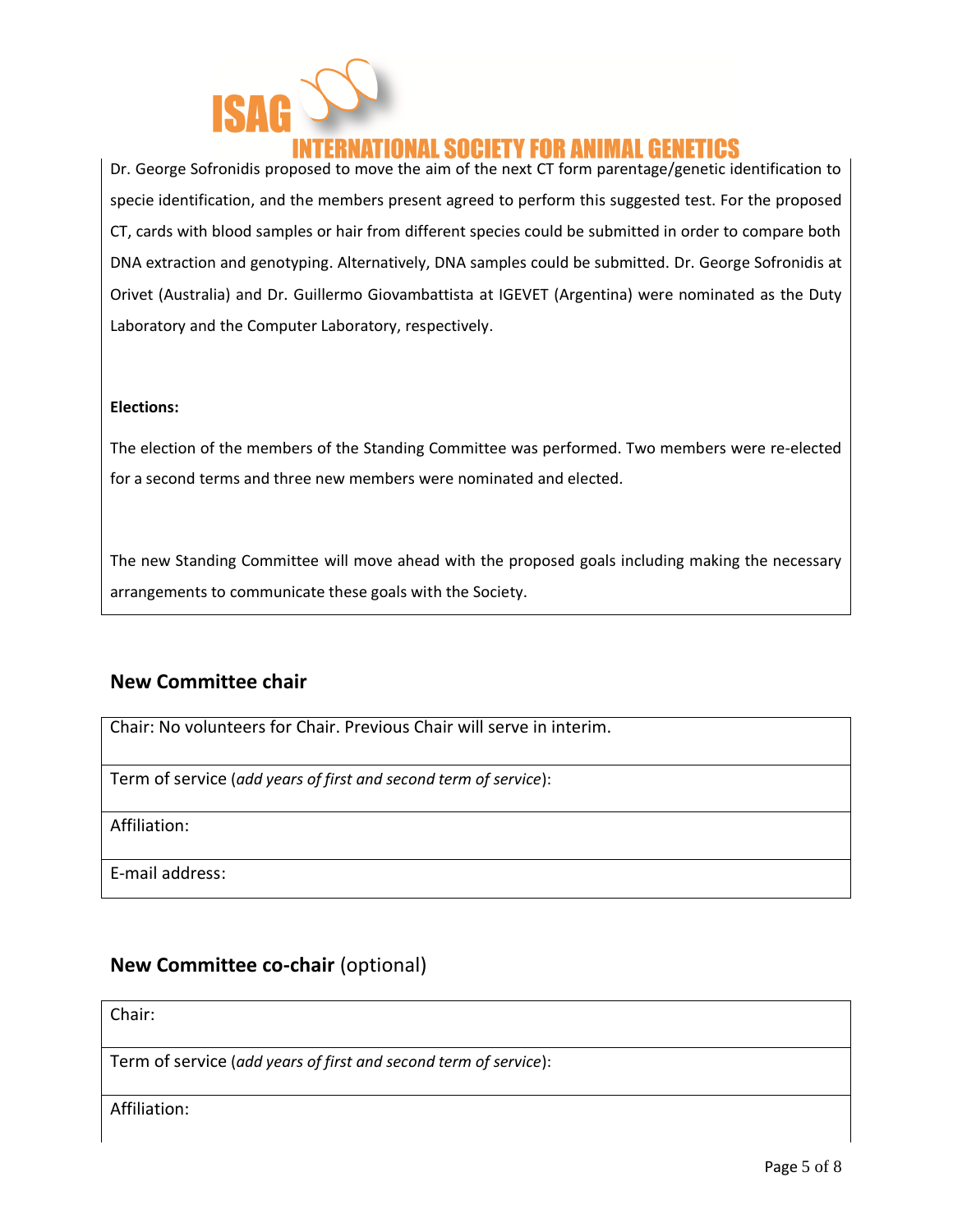

E-mail address:

*Note: One term runs for two bi-annual conferences (i.e. four years)*

#### **New Committee members**

| Other committee<br>members                 | First term of<br>service (from year<br>to year) | Second term of<br>service (from year to<br>year) | Email address               |
|--------------------------------------------|-------------------------------------------------|--------------------------------------------------|-----------------------------|
| <b>Torsten Brendel</b>                     |                                                 | 2021-2025                                        | TorstenBrendel@eurofins.com |
| Denise Aparecida<br>Andrade de<br>Oliveira |                                                 | 2021-2025                                        | denise.evufmg@gmail.com     |
| Leslie A. Lyons                            | 2021-2025                                       |                                                  | Lyonsla@Missouri.edu        |
| Rosina Fossati                             | 2021-2025                                       |                                                  | fossati@genexa.com.uy       |
| Sree Kanthaswamy                           | 2021-2025                                       |                                                  | skanthaswamy@ucdavis.edu    |
|                                            |                                                 |                                                  |                             |
|                                            |                                                 |                                                  |                             |

**COMPARISON TEST** (2020-2021) YES NO (If no delete the rest of this page)

#### **Duty laboratory**

Contact person: Dr. med. vet. Torsten Brendel

Affiliation: Head of Operations Applied Genomics, Eurofins Genomics Europe Applied Genomics

GmbH, Anzinger Str. 7a, 85560 EBERSBERG, GERMANY, Phone: +49 8092 8289-252, Fax: +49 8092 828 920 1.

E-mail address: [torstenbrendel@eurofins.com](mailto:torstenbrendel@eurofins.com)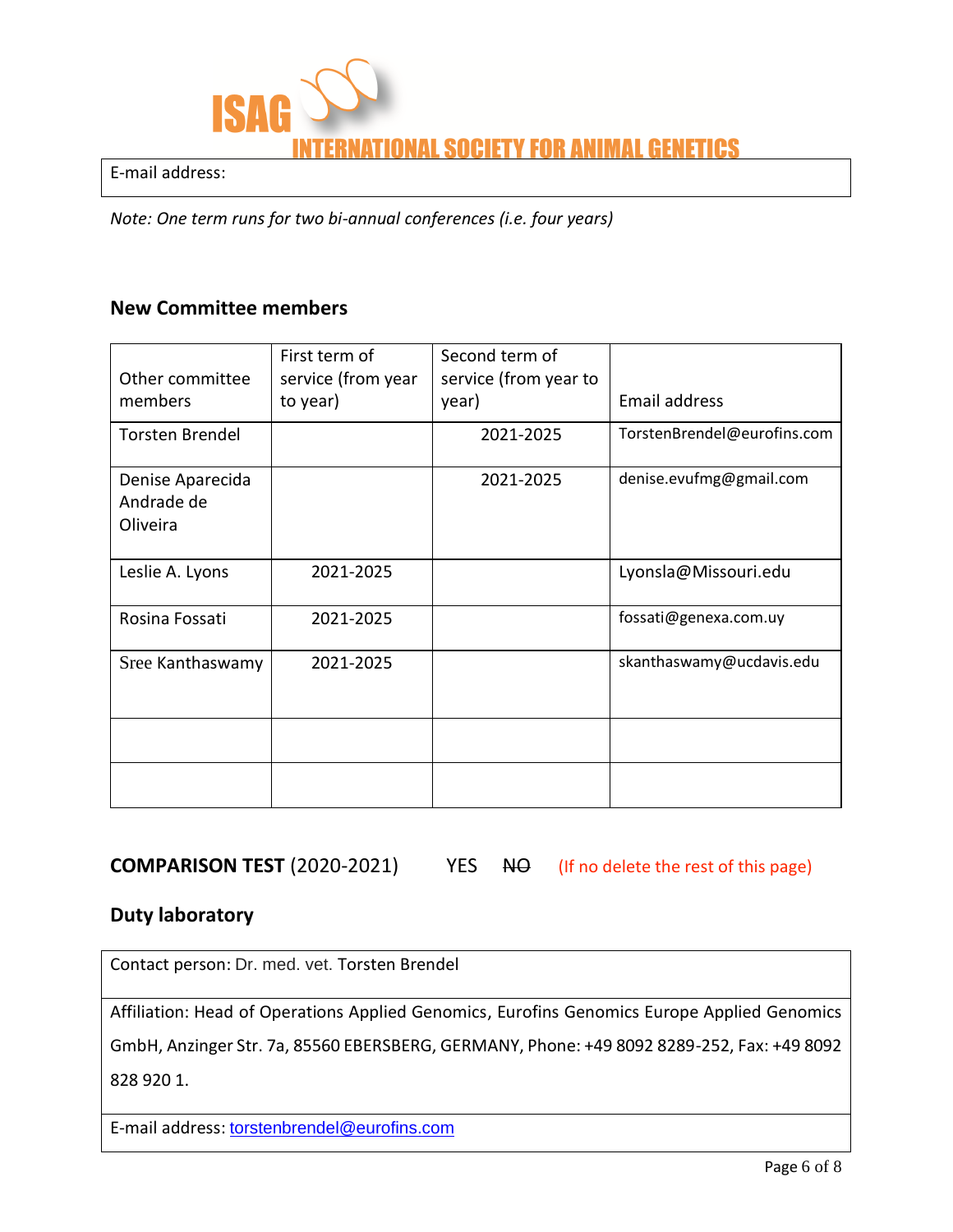

### **Comments (issues rising)**

No new issues rising were discussed.

## **List of recommended markers with primer information**

Two alternative list of dog STR markers were recommended. In addition, some laboratories used additional markers.

Panel 1. Include the 19 STRs of the Thermo Scientific Canine Genotypes Panel 1.1, that corresponded with the ISAG dog core STRs for parentage and identification testing.

AHT121, AHT137, AHTh130, AHTh171, AHTh260, AHTk211, AHTk253, CXX0279, FH2054, FH2848, INRA021, INU005, INU030, INU055, K9-AME, REN105L03, REN162C04, REN169D01, REN169O18, REN247M23, REN54P11.

Panel 2. Include the 19 STR of the Thermo Scientific Canine Genotypes Panel 2.1

PEZ02, PEZ17, FH2017, FH2309, PEZ05, FH2001, FH2328, FH2004, FH2361, PEZ21, FH2054, FH3377, FH2107, FH2088, vWF.X, FH2010, PEZ16 FH3313 and ZFX/Y.

| ISAG dog core STRs for parentage and identification testing. |                          |                             |  |  |  |
|--------------------------------------------------------------|--------------------------|-----------------------------|--|--|--|
| Locus                                                        | 5'-3' - Forward          | 5'-3' - Reverse             |  |  |  |
| K9-AME                                                       | GTGCCAGCTCAGCAGCCCGTGGT  | TCGGAGGCAGAGGTGGCTGTGGC     |  |  |  |
| <b>AHT121</b>                                                | TATTGCGAATGTCACTGCTT     | ATAGATACACTCTCTCTCCG        |  |  |  |
| AHT137                                                       | TACAGAGCTCTTAACTGGGTCC   | CCTTGCAAAGTGTCATTGCT        |  |  |  |
| AHTh130                                                      | GTTTCTCTCCCTTCGGGTTC     | GACGTGTGTTCACGCCAG          |  |  |  |
| AHTh171                                                      | AGGTGCAGAGCACTCACTCA     | <b>CCCATCCACAGTTCAGCTTT</b> |  |  |  |
| AHTh260                                                      | CGCTATACCCACACCAGGAC     | CCACAGAGGAAGGGATGC          |  |  |  |
| AHTk211                                                      | TTAGCAGCCGAGAAATACGC     | ATTCGCCCGACTTTGGCA          |  |  |  |
| AHTk253                                                      | ACATTTGTGGGCATTGGGGCTG   | TGCACATGGAGGACAAGCACGC      |  |  |  |
| CXX0279                                                      | TGCTCAATGAAATAAGCCAGG    | GGCGACCTTCATTCTCTGAC        |  |  |  |
| FH2848                                                       | CAAAACCAACCCATTCACTC     | GTCACAAGGACTTTTCTCCTG       |  |  |  |
| <b>INRA021</b>                                               | ATGTAGTTGAGATTTCTCCTACGG | TAATGGCTGATTTATTTGGTGG      |  |  |  |
| <b>INU005</b>                                                | CATGCTGGTTCTGTGTTAGGC    | AAATACAATCTTGCGTGTGTGC      |  |  |  |

### **ISAG dog core STRs for parentage and identification testing.**